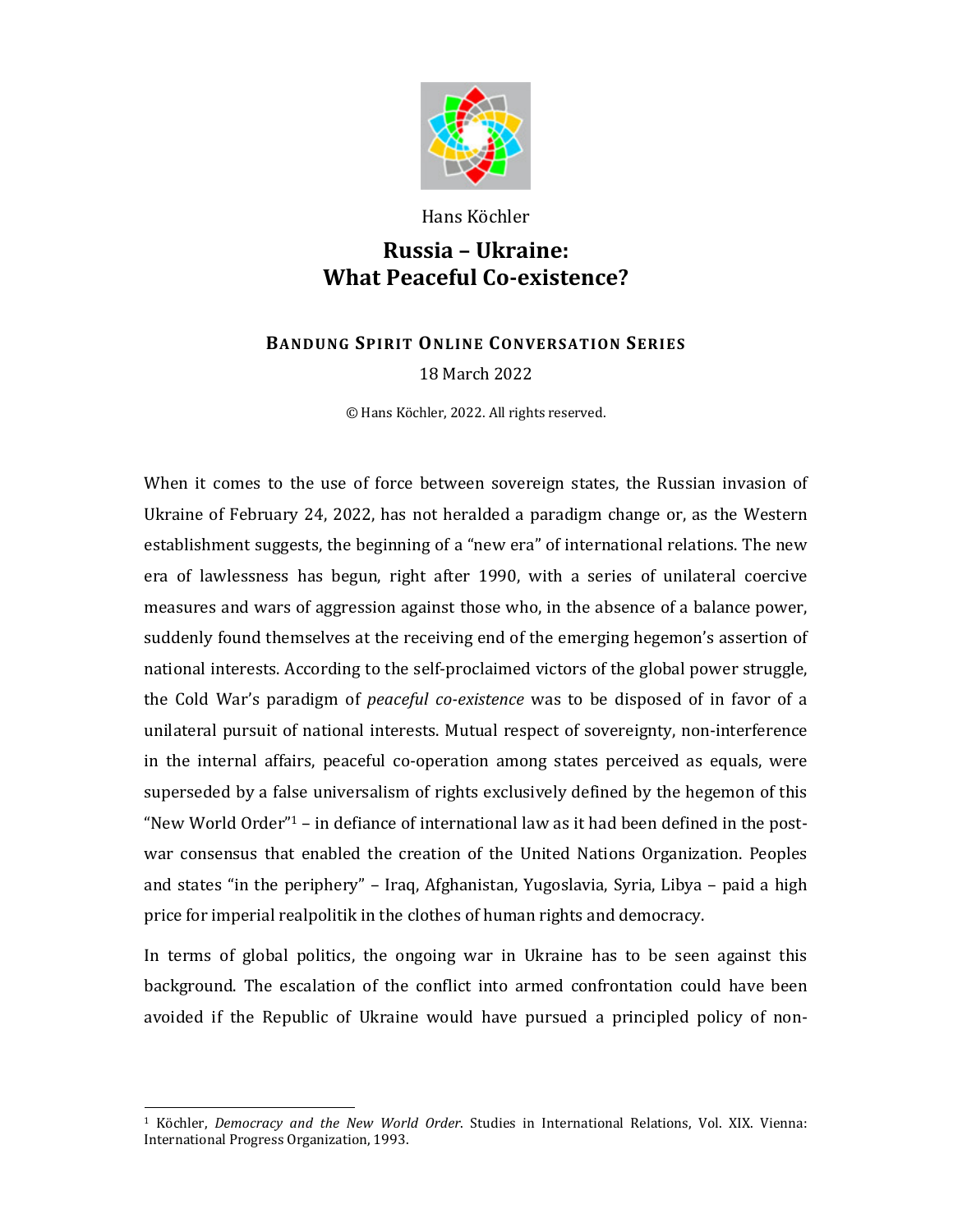alignment, $\lambda^2$  as had been contemplated in the period before the unconstitutional change of government in 2014 (which happened after massive intervention into the internal affairs of Ukraine), and if Kyiv would have agreed to constitutional reform towards a federal system allowing for domestic self-rule in the country's eastern territories.

Because of how the United Nations has been construed as an inter-governmental organization, the UN Charter's system of collective security is dysfunctional in any conflict such as the present, where at least one permanent member of the Security Council is involved. It is for this reason that the International Court of Justice's "Order" on provisional measures of 16 March 2022 cannot be enforced. The circumstances – in the complex web of law and realpolitik – will require *political compromises* on all sides to restore peace – in Ukraine and between Ukraine and Russia – and preserve peace at the global level.

Some of the measures that should be contemplated by the respective parties are:<sup>3</sup>

- o **Concerning Ukraine**: **\*\***Commitment to a status of permanent neutrality, similar to what Austria committed itself to in 1955, to be guaranteed by a P5+ arrangement. **\*\*** Constitutional reform with the aim of establishing a federal system, similar to what exists in a number of European countries, with meaningful autonomy for the eastern (Russian-speaking) regions. This would mean a return to what has already been agreed upon in Minsk (2014/2015). The agreement between Austria and Italy (1969) on autonomy for the Germanspeaking province of South Tyrol could serve as an example. **\*\*** Abolishing all measures that are detrimental to the fundamental rights of Russian citizens of Ukraine – as well as of other ethnic minorities – in the entire country; i.e. acceptance of the fact that Ukraine is a multi-ethnic state.
- o **Concerning Russia**: **\*\*** Acceptance of Ukraine as a sovereign state with distinct identity – as member, *inter alia*, of the United Nations and the Council of Europe. The "assurances" of security and territorial integrity of the Budapest Memorandum of 1994 – that have proven ineffective – should be superseded by a new, enforceable, agreement, to be ratified by all signatories. **\*\*** Return to the

<sup>2</sup> Cf. the proposal of the International Progress Organization (2015): *Statement on Ukraine peace talks in Minsk*, 12 February 2015, http://i-p-o.org/Koechler-UKRAINE-MINSK\_TALKS-Statement-12Feb2015.jpg. <sup>3</sup> For details, see also, Köchler, *Blueprint for Peace in Ukraine*. Vienna: International Progress Organization, 10 March 2022, www.i-p-o.org/Koechler-PEACE-UKRAINE-10March2022.pdf.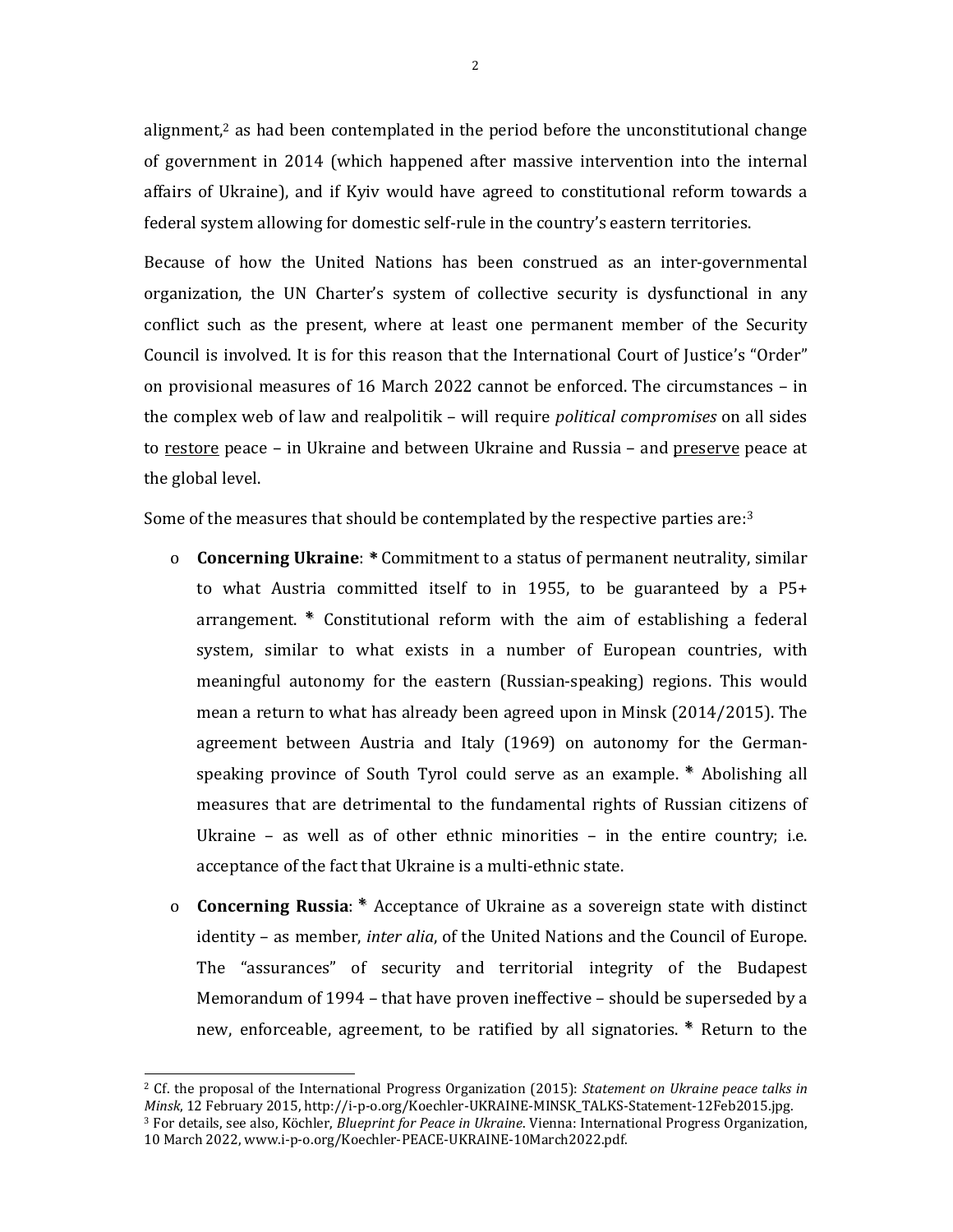Minsk Agreements (a step to be taken by both sides). Instead of unilateral recognition of secessionist territories as sovereign states, Russia should insist on full implementation of the autonomy provisions under the Package of Measures of Minsk II. **\*\*** Referendum on the final status of the Crimea, to be monitored by the United Nations and/or the OSCE.

- o **Concerning the "Western community" of states**: **\*\*** States should not try to exploit the post-Cold War situation with the aim to extend their sphere of influence (under the leadership of the North Atlantic Alliance and the European Union).<sup>4</sup> After the dissolution of the Warsaw Pact, eastward expansion of NATO was not justified in terms of the balance of power in Europe; it has proven incompatible with regional and global security. The Alliance should finally pay attention to Henry Kissinger's blunt assessment (when the crisis erupted in 2014): "Ukraine should not join NATO."<sup>5</sup> **\*\*** The West needs to abandon its claim to ideological supremacy, an approach that has been at the roots of interference into the domestic political process in Ukraine. (The so-called "Maidan Uprising" of 2013/2014 was substantially financed from outside the country, in particular from the United States.) **\*\*** The policy of unilateral economic sanctions should be abolished.<sup>6</sup>
- o **Concerning the global community, represented by the United Nations**: The UN should act as facilitator between the parties. On the basis of its Charter, the organization may – possibly in coordination with the Organization for Security and Co-operation in Europe (OSCE) – provide the logistic framework for negotiations. As in many other conflict situations, the UN can also assist with monitoring and peace-keeping missions once a ceasefire is reached between the parties. However, because of the decision-making rules in the Security Council, the United Nations cannot play any *active* role for the cessation of hostilities and the restoration of peace.

Only states that have maintained a position of strict neutrality in the conflict between Ukraine and Russia can act as mediators. Turkey – the country of reference of the

<sup>4</sup> See the recent analysis of John Mearsheimer: "John Mearsheimer on why the West is principally responsible for the Ukrainian crisis." *The Economist*, London, 11 March 2022.

<sup>5</sup> Henry A. Kissinger, "To settle the Ukraine crisis, start at the end." *The Washington Post*, 5 March 2014.

<sup>6</sup> Cf. Köchler, "Sanctions and International Law," in: *International Organisations Research Journal*, Vol. 14, No. 3 (2019) ("Economic Sanctions, Global Governance and the Future of World Order"), pp. 27-47.